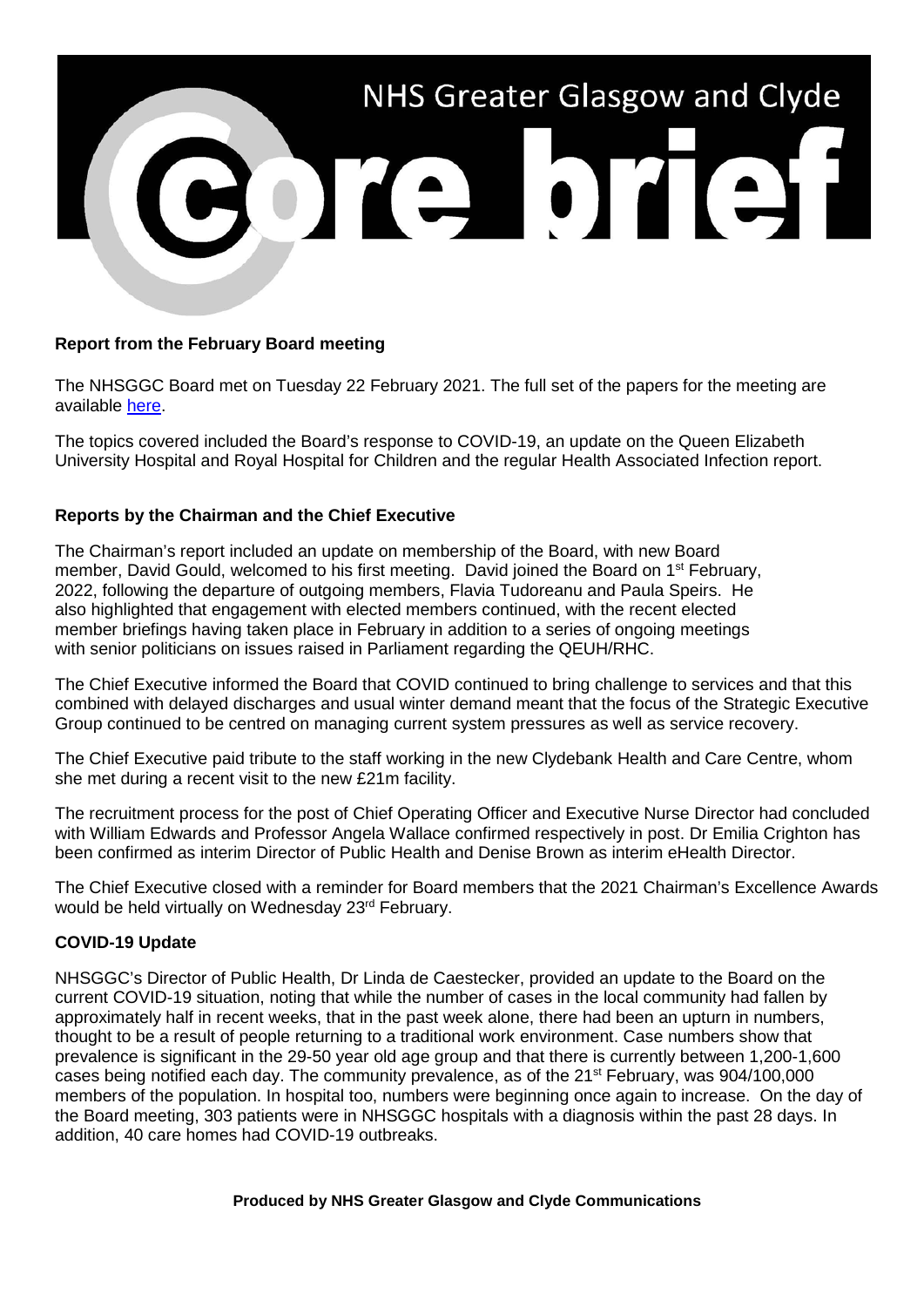Dr de Caestecker also delivered an update on vaccinations, informing Board members that 91.3% of people aged 18 years and over had now received their first dose of COVID vaccine. The Board is also beginning to plan for vaccinating 5-11 year olds in line with Scottish Government and JCVI guidelines. While NHSGGC is awaiting the final guidance, it is anticipated that vaccination of this age group will begin in March 2022. It was also noted that the flu vaccination programme had re-commenced.

The Board discussed the variable vaccination uptake rates in different areas and what more could be done to support uptake amongst those who find it hardest to engage with health services. Dr de Caestecker highlighted a number of measures that had been taken to engage with particular groups, including those experiencing addiction and homelessness.

## **Healthcare Associated Infection Report (HAIRT)**

Professor Angela Wallace, Interim Director for Prevention and Control of Infection, led the discussion on the regular report on healthcare associated infection rates. The Board also welcomed Sandra Devine, interim Infection Control Manager to present the report. The Board noted the significant oversight in place to provide assurance on the important area of infection prevention and control with regular scrutiny through seven different governance levels – including the Board itself.

Overall, it was noted that performance remained stable and that Staphylococcus aureus bacteraemia (SAB), Clostridioides difficile infection (CDI) and E.coli bacteraemia (ECB) case numbers remain within control limits this period. The Board noted that urinary catheters remain a risk factor for ECB, and were associated with 9% of all healthcare associated cases in this period. The Board were assured on the actions being taken in response to this.

The Board agreed that they were assured that the organisation continued to achieve a good level of performance in infection prevention and control which was particularly impressive in the circumstances of the pandemic. The Board commended the implementation of the real-time dashboard which was available to all frontline teams and which provided real grip in managing infections. The Chairman offered his personal thanks to Professor Wallace, Sandra Devine and everyone working in hospitals to maintain very high standards of infection prevention and control.

A copy of the HAIRT report can be found [here.](https://www.nhsggc.scot/download/board-paper-healthcare-associated-infection-reporting-template-22-february-2022/)

# **Board Financial Report**

The Director of Finance, Mark White gave an overview to Board members noting the current and projected financial position. The current position at Month 9 was a £12.5m overspend, however the Board was predicting an in-year break-even position. This was underpinned by the full amount of direct Covid spend (£105m) being funded by the Scottish Government and the excellent achievement of £30m savings through the Financial Improvement Programme. The Capital Resource Limit was also projected to be achieved at the 31<sup>st</sup> March 2022. The Board was also advised of an increase in the underlying deficit due to COVID, following several years of the deficit reducing, and reducing it was now the Board's primary financial objective.

A copy of the Finance Report can be found [here.](https://www.nhsggc.scot/download/finance-report-22-february-2022/)

# **QEUH/RHC Update**

The Chief Executive and Director of Estates and Facilities, Tom Steele, updated the Board on the position relating to the Queen Elizabeth University Hospital and the Royal Hospital for Children in respect of governance, legal claims and the Scottish Hospitals Public Inquiry.

The Board noted that a further meeting of the Advice, Assurance and Review Group (AARG) had taken place in December 2021. A review was undertaken of the outstanding issues from the overarching Action Plan developed to deliver the recommendations from the Oversight Board Report, the Case Note Review Report, and those of the Independent Review. It was reported that 96% were complete. The remaining action in the Independent Review and two within the Oversight Board report relate to ongoing discussion with Scottish

#### **Produced by NHS Greater Glasgow and Clyde Communications**